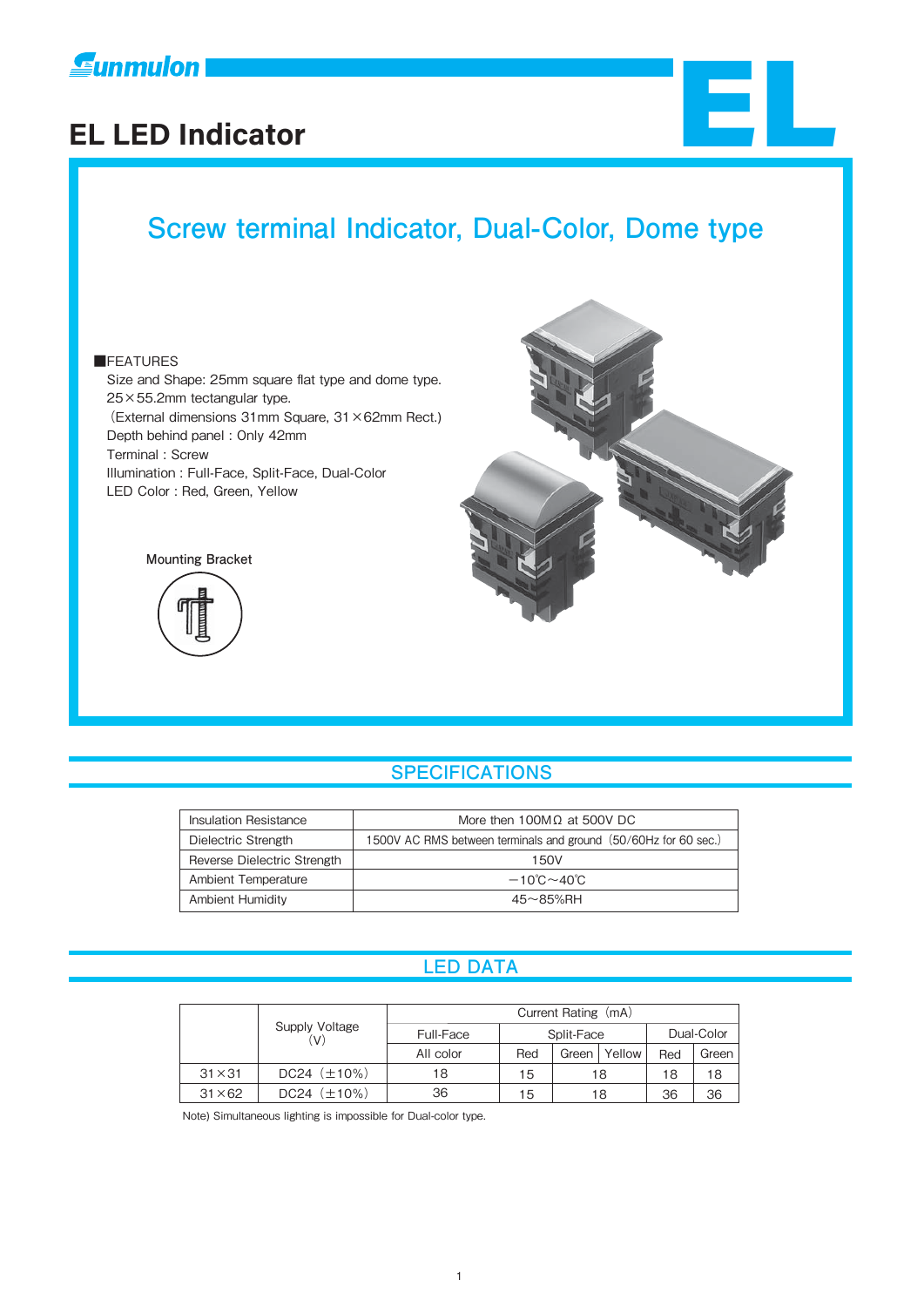

<sup>©</sup>Mounting bracket (2pcs) are attached with the product.

Tolerance:±0.4mm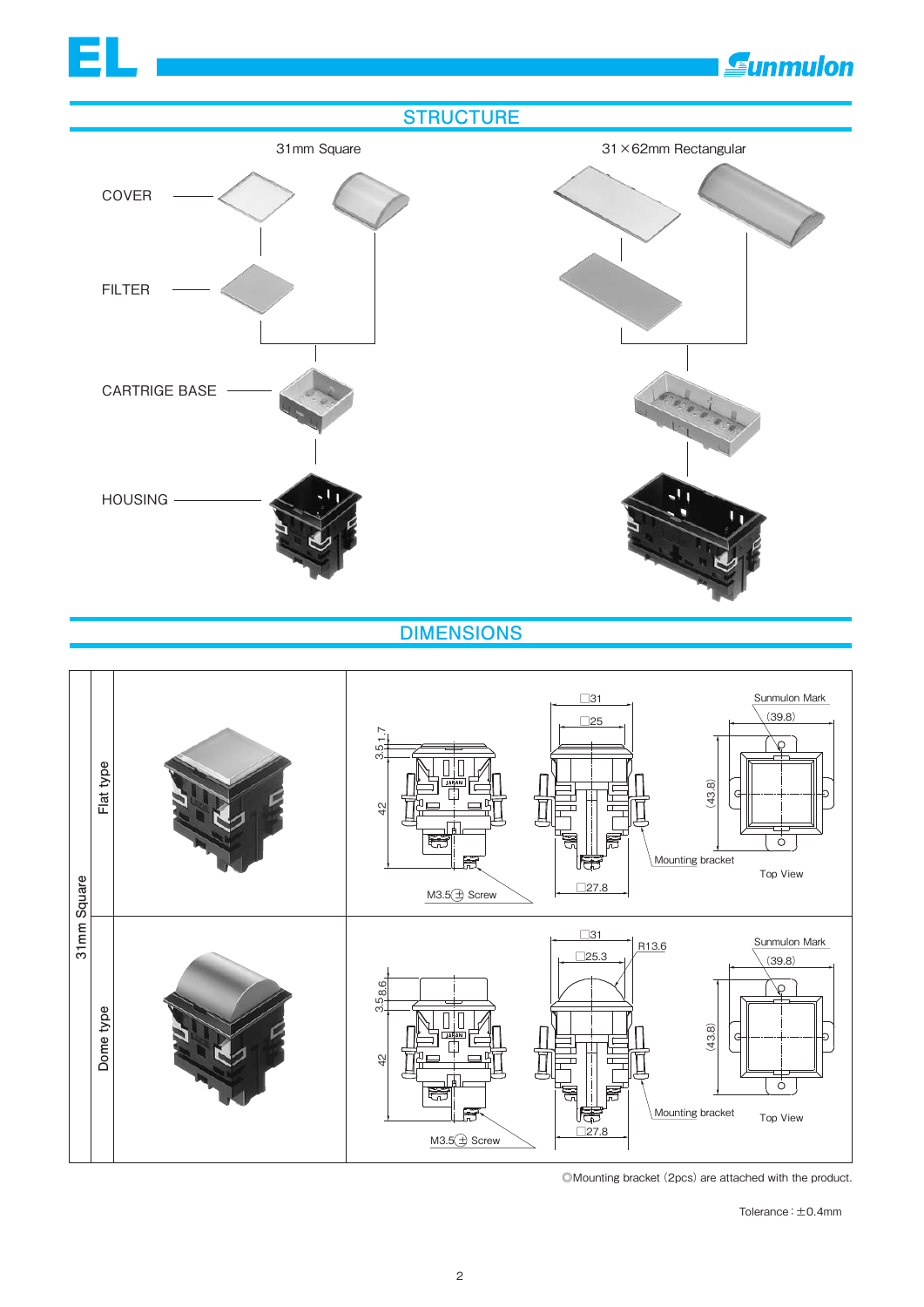

### **DIMENSIONS**



◎ Mounting bracket(2 pcs) are attached with product.

Tolerance:±0.4mm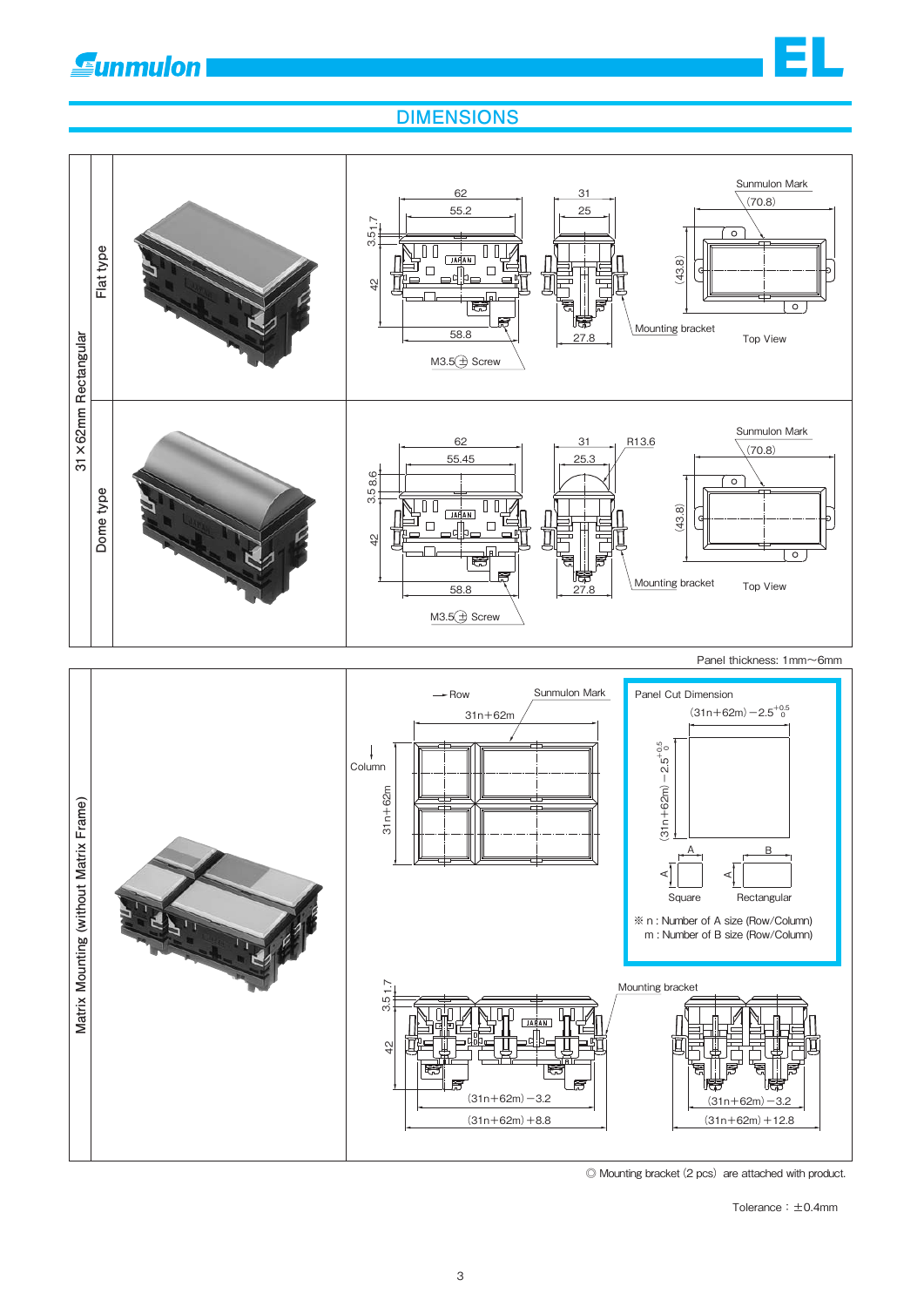#### **INTERNAL CONNECTION ARRANGEMENTS**



#### **TERMINALS**

#### **●TERMINALS LAYOUT**

EL

| Sunmulon Mark | Sunmulon Mark |
|---------------|---------------|
| п             |               |

| Pin       | 31mm Square, 31×62mm Rect. |                   |                                 |             |
|-----------|----------------------------|-------------------|---------------------------------|-------------|
| No.       | Full-Face                  | Split-Face(Vert.) | Split-Face(Horiz.)              | Dual-Color  |
| $\vert$ 1 | Anode $(+)$                | Anode $(+)$       | Anode $(+)$                     | Anode $(+)$ |
| 12        | Cathode $(-)$              | Cathode $(-)$     | Cathode $(-)$   Cathode $(-)$ R |             |
| L3        |                            | Cathode $(-)$     | Cathode $(-)$   Cathode $(-)$ G |             |

1) Terminals for Split-Face, L2 is frame 1, L3 is frame 2 of each ordering code. 2) Dual-Color simultaneous illumination of L2 and L3 terminal is not possible.

#### **PANEL LAYOUT /PANEL CUT DIMENSIONS**



Tolerance:±0.4mm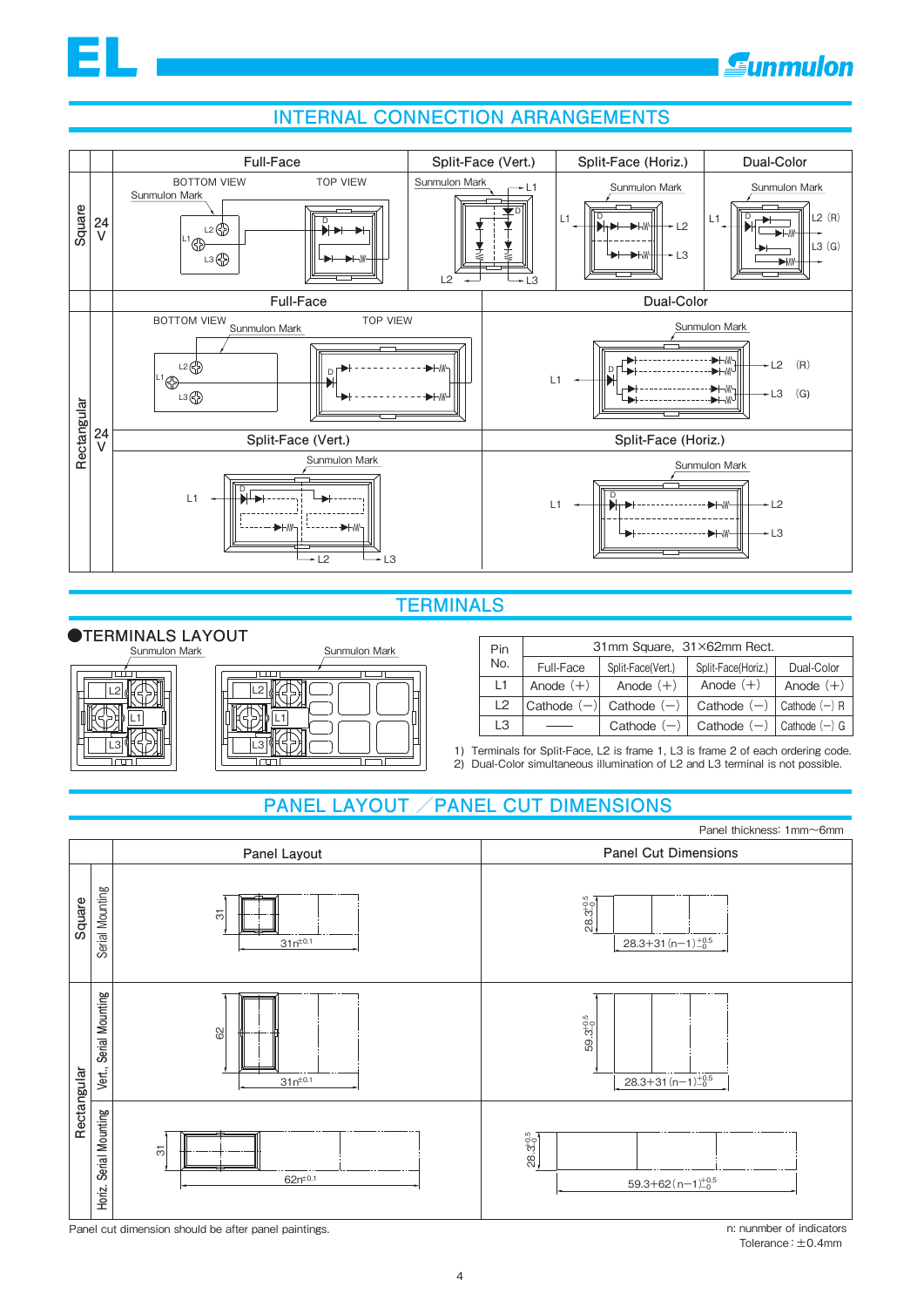EL

#### **ACCESSORIES**

#### Connecting bar

For crossover wiring of Matrix mounting.



BL-0141

#### **REPLACEMENT PARTS**

#### **●COVER ●DIVIDER**

|           |            | $EL-31 \times 31$ | $EL-31 \times 62$ |
|-----------|------------|-------------------|-------------------|
| Flat type | Clear      | EL-0394-CC        | EL-0395-CC        |
| Dome type | Red        | <b>BL-0322-LR</b> | <b>BL-0323-LR</b> |
|           | Green      | <b>BL-0322-LG</b> | BL-0323-LG        |
|           | Yellow     | BL-0322-LY        | <b>BL-0323-LY</b> |
|           | Milk-White | BL-0322-LM        | BL-0323-LM        |

#### **●FILTER**

|            | $EL-31 \times 31$ |            | $EL-31 \times 62$ |            |                                      |
|------------|-------------------|------------|-------------------|------------|--------------------------------------|
|            | Full-Face         | Split-Face | Full-Face         |            | Split-Face(Vert.) Split-Face(Horiz.) |
| Red        | BL-0208-LR        | BL-0143-LR | BL-0149-LR        | BL-0142-LR | BL-0141-LR                           |
| Green      | BL-0208-LG        | BL-0143-LG | BL-0149-LG        | BL-0142-LG | BL-0141-LG                           |
| Yellow     | BL-0208-LY        | BL-0143-LY | BL-0149-LY        | BL-0142-LY | BL-0141-LY                           |
| Milk-White | BL-0208-LM        | BL-0143-LM | BL-0149-LM        | BL-0142-LM | BL-0141-LM                           |
| No.        | А                 | B          | С                 | D          | F                                    |

|          | Split-Face<br>Square, Rect. (Vert.) | Split-Face<br>Rect. (Horiz.) |
|----------|-------------------------------------|------------------------------|
| Part No. | BL-0144                             | BL-0154                      |

#### **●Mounting bracket**

EL-0396(50pcs/pack)



Tolerance:±0.4mm

Joint (Use for Matrix mounting)



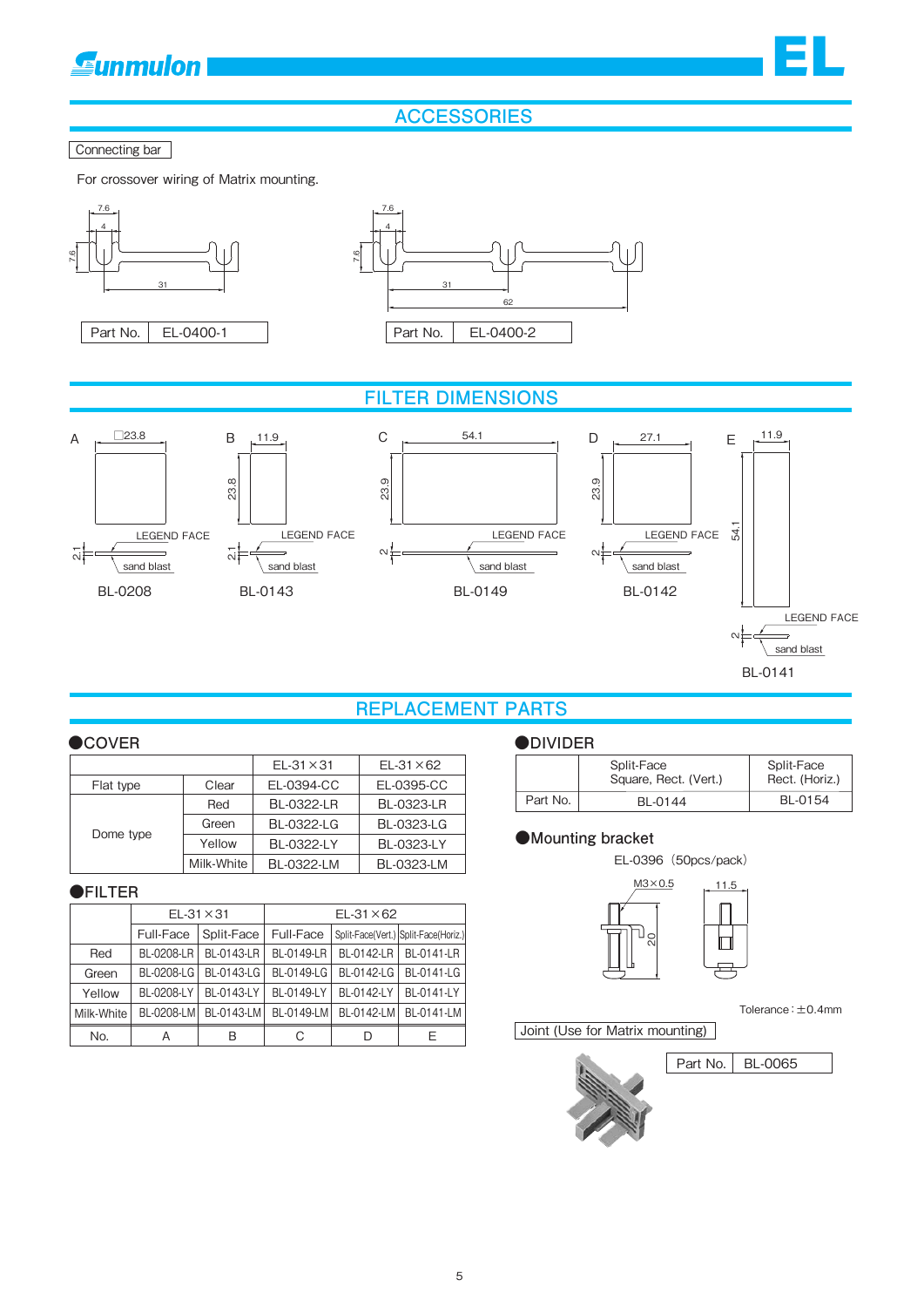## **Eunmulon**

#### **ASSEMBLY & DISASSEMBLY**

EL